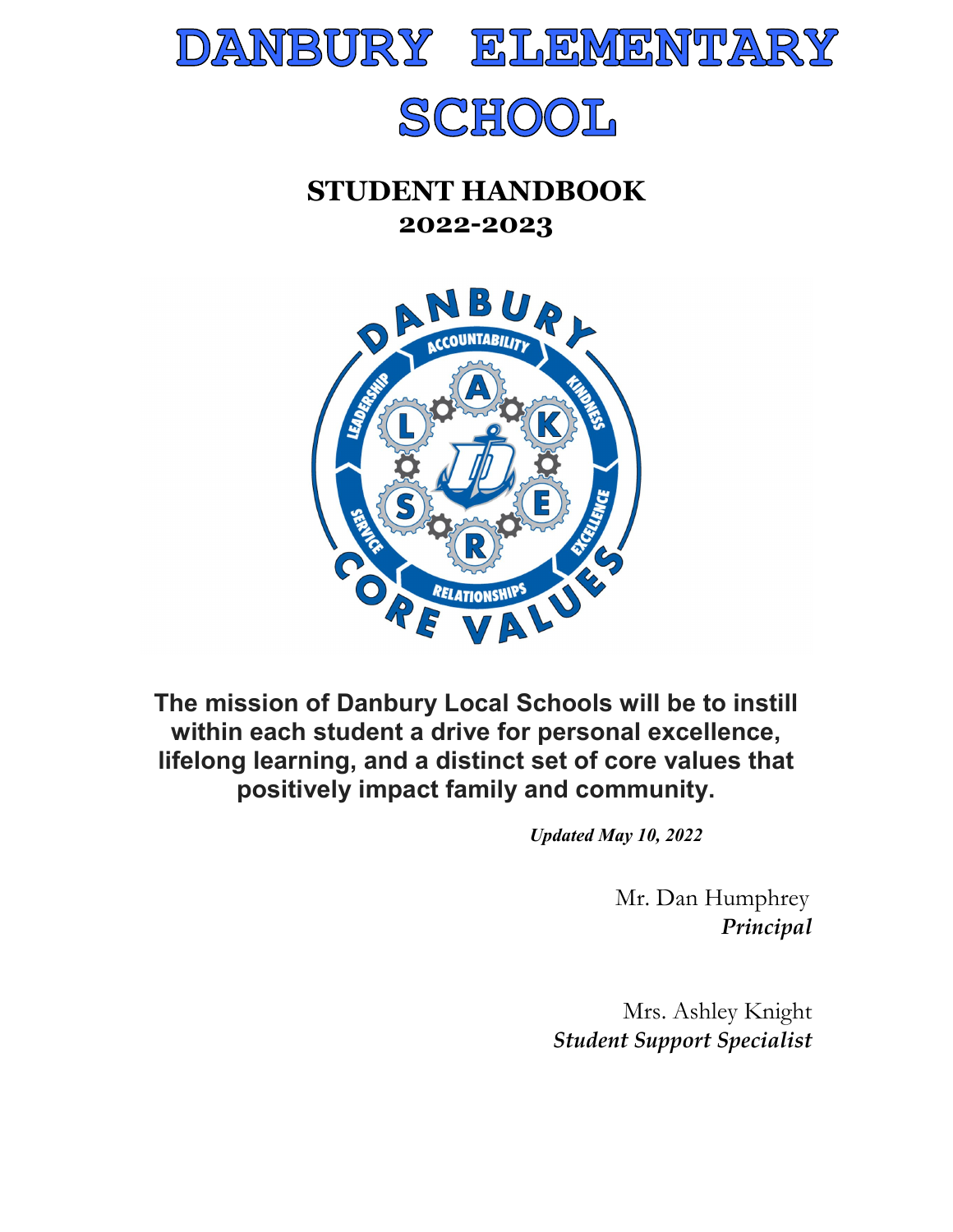## **WELCOME TO DANBURY ELEMENTARY**

*Your decision to be a part of our excellent school will have lasting affects on your entire family. The Danbury school community has deep roots and traditions. Your family is now a part of this legacy that carries some major responsibilities. Such responsibilities are highlighted within this handbook. Please use this handbook as a resource and guide into an excellent educational process. If you have any concerns about a procedure, or if you are unsure of a policy, please contact the main office at (419) 798-4081.* 

## **TABLE OF CONTENTS**

| Gifted and Talented Identification Policy7             |
|--------------------------------------------------------|
|                                                        |
|                                                        |
|                                                        |
|                                                        |
|                                                        |
|                                                        |
|                                                        |
|                                                        |
|                                                        |
|                                                        |
|                                                        |
|                                                        |
|                                                        |
|                                                        |
|                                                        |
|                                                        |
|                                                        |
|                                                        |
|                                                        |
|                                                        |
|                                                        |
|                                                        |
|                                                        |
| Student Behavior, PBIS, and Restorative Practices13-18 |
|                                                        |
|                                                        |
|                                                        |
|                                                        |
|                                                        |
|                                                        |
|                                                        |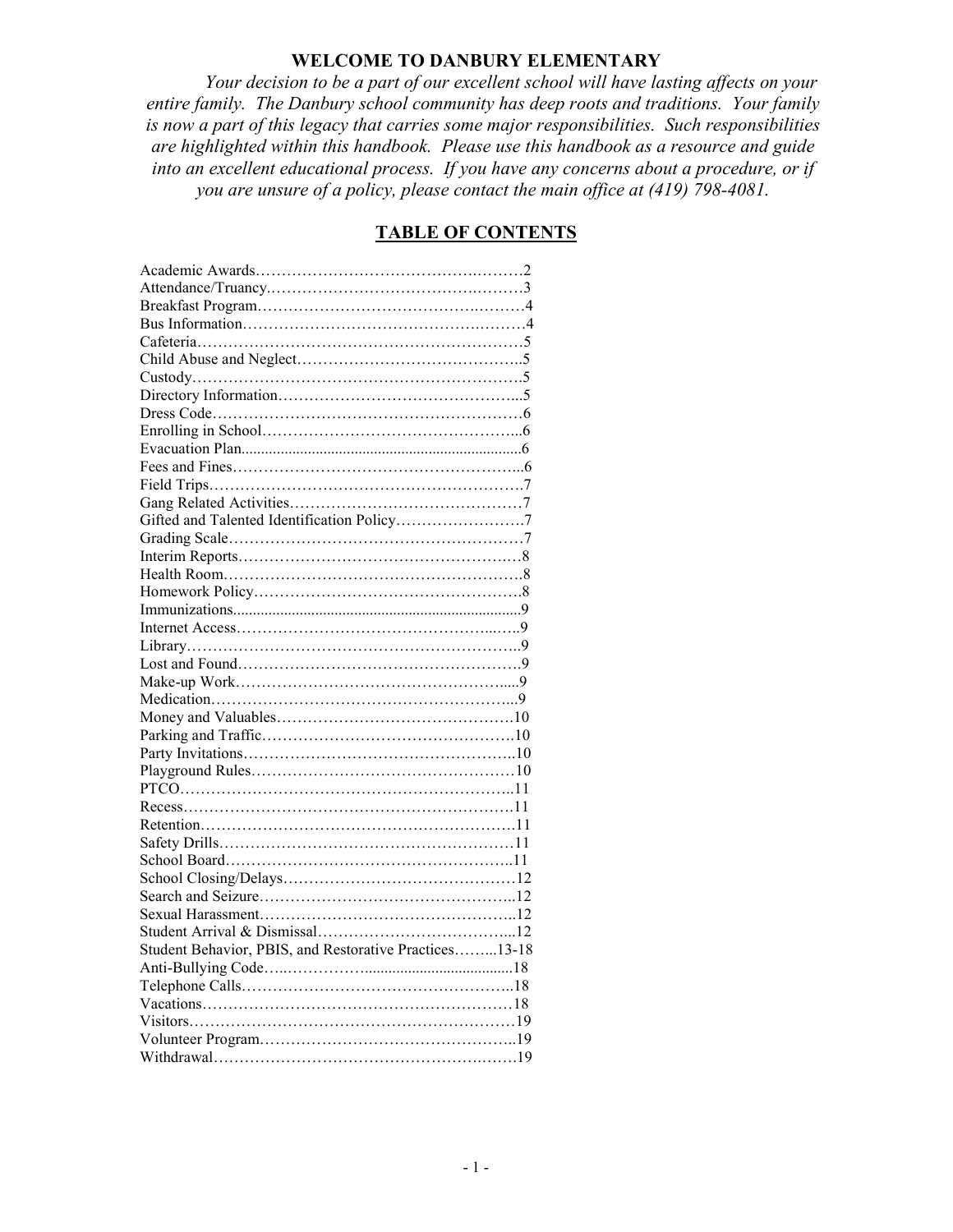## **ACADEMIC AWARDS**

An elementary awards assembly is held at the end of the school year to properly recognize individual achievements. At that time, students are honored in front of their peers for their achievements. Awards vary among the grade levels and teachers. Below is a list of possible awards but not limited to these examples:

Continuous Effort  $-$ The student(s) that showed continuous effort this year. Academic Achievement  $\quad -Student(s)$  that excellent in various subjects or overall performance Most Improved  $\qquad -$ The student(s) that showed the most improvement this year. Perfect Attendance – In order for a student to earn the perfect attendance award, the student may only miss one half day of school for the year, provided the student produces a doctor's note when they return to school.

## **ATTENDANCE INFORMATION**

#### **ATTENDANCE POLICY**

According to the Ohio Revised Code every parent or guardian must send each school age child to school. Daily attendance is essential to obtain the maximum benefit of public education. The State of Ohio defines absences as legitimate and non-legitimate. The following are examples of legitimate absences and may require a parental or doctor's note when returning to school:

- 1. Personal illness (Doctor's Note Required)
- 2. Illness in the family
- 3. Quarantine of home
- 4. Funerals
- 5. Emergency
- 6. Observance of a religious holiday
- 7. Court-ordered appearances (verification is required)
- 8. Reasons granted by the principal at his discretion

#### **TRUANCY**

Danbury Local Schools endeavors to reduce truancy through cooperation with parents, diligence in investigating the causes of absence and use of strict guidelines in regards to tardiness and non-legitimate absences. When our school determines that a student has been truant and that the parent, guardian or other person having care of a child has failed to ensure the child's attendance at school, State law authorizes the school to require the parent to attend a specified educational program. This program has been established according to the rules adopted by the State Board of Education for the purpose of encouraging parental involvement in compelling the child's attendance at school.

When it comes to the attention of the school attendance officer and/or building administration, the designated officer must investigate any case of supposed truancy within the District and must warn the child, if found truant, and the child's parent in writing of the legal consequences of being a "habitual" truant.

Danbury Local Schools must calculate absences by hours, rather than days, in conformance with the new definition of habitual truancy. Danbury Local Schools will send written notification to the parent or legal custodian when students are considered habitually truant. Students are defined as "habitually truant" when any student who is absent/tardy, without a legitimate excuse for:

- <sup>30</sup> consecutive hours without a legitimate excuse (formerly 5 days):
- 42 hours in one month without a legitimate excuse (formerly 7 days);
- 72 hours in one school year without a legitimate excuse (formerly 12 days)

The parent or guardian is required to have the child attend school immediately after notification. If the parent fails to get the child to attend school, the attendance officer or other appropriate officer must send notice requiring the child's parent through a mediation process.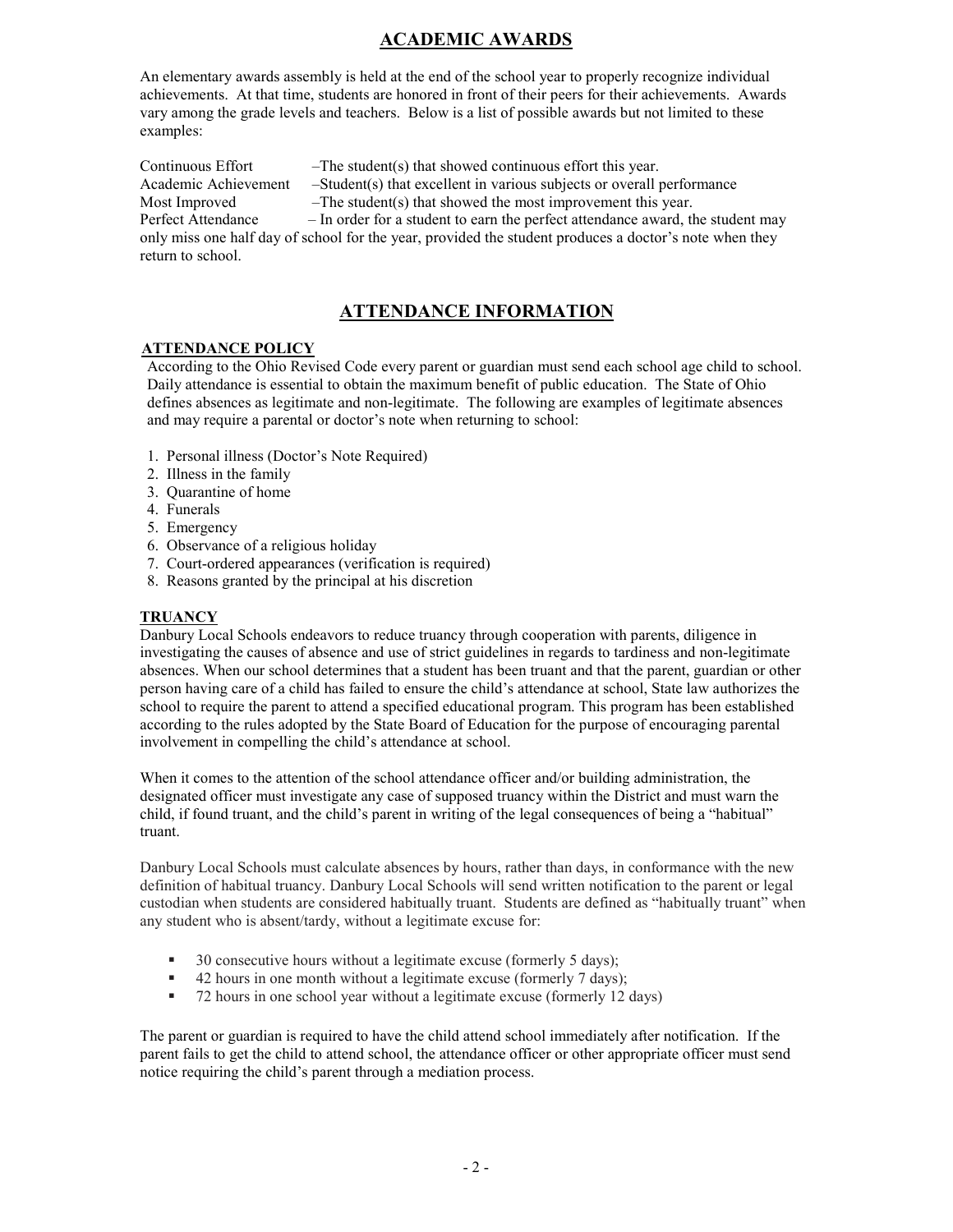#### **TRUANCY INTERVENTION PLAN**

Danbury Local Schools has a truancy intervention team that consists of but not limited to the building principal, guidance counselor, and the child's parent or legal custodian. This team will be assigned to the habitually truant students and send written notification to the parent or legal custodian when students are considered habitually truant. Students are defined as "habitually truant" when any student who is absent/tardy, without legitimate excuse for:

- $\blacksquare$  30 consecutive hours without a legitimate excuse (formerly 5 days);
- 42 hours in one month without a legitimate excuse (formerly 7 days);
- 72 hours in one school year without a legitimate excuse (formerly 12 days);

This assignment to the mediation team and letter will occur within ten school days after the triggering absence.

- The team will then develop an intervention plan tailored to the student within fourteen school days after the team is assigned.
- The school district will provide a written copy of the plan to the student's parent or legal custodian within seven school days after the plan is developed.
- The intervention plan will explain that the attendance officer is required to file a complaint with the juvenile court no later than 61 days after the implementation of the plan if the student fails to comply with the plan.

#### **ATTENDANCE - REGULATIONS/PROCEDURES**

| Tardy                     |
|---------------------------|
| $\frac{1}{2}$ Day Absence |
|                           |
| <b>Full Day Absence</b>   |
| $\frac{1}{2}$ Day Absence |
| Early Dismissal           |
|                           |
| No Absence                |
| 1/2 Day Absence           |
| <b>Full Day Absence</b>   |
|                           |

## **TARDY POLICY**

It is very important that students arrive at school on time. We expect all students to be in their rooms by 8:30 a.m. Missing the first 10 to 15 minutes of school becomes a problem if it is habitual. Students that arrive after 8:30 a.m. will be marked tardy.

Excessive tardies, after parent notification, may result in further disciplinary action and/or the case being turned over to the Attendance Officer. The Attendance Officer has the option to recommend court mediation or appearance at Juvenile Court.

At the elementary level a student's timely arrival to school is the responsibility of the parent.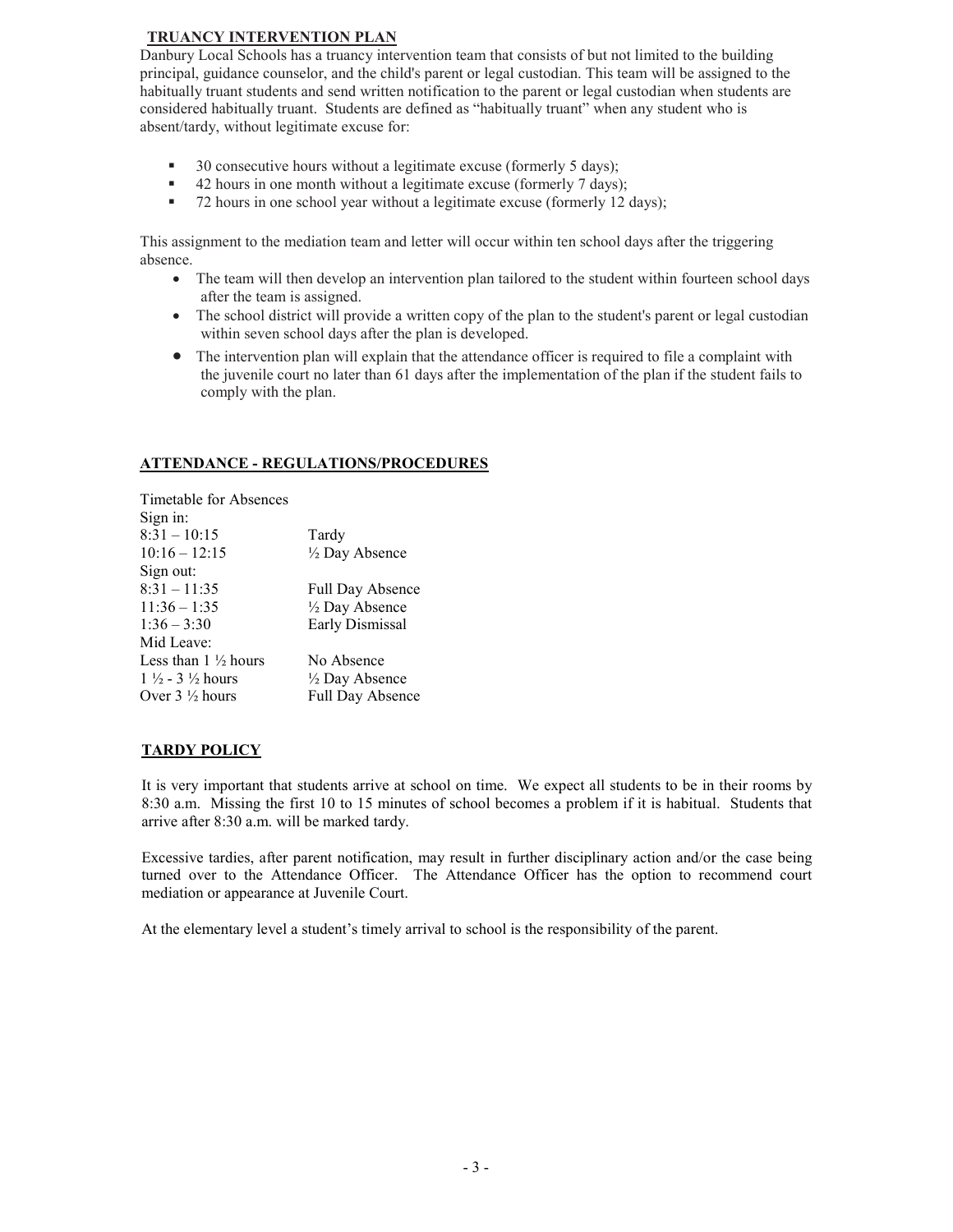## **BREAKFAST PROGRAM**

All students are eligible to receive or purchase breakfast once they arrive at school. Students participating in the breakfast program may enter the building at 8:15 a.m. In the event a bus arrives late, the students may be allowed additional time. Students should be in their room by 8:30 a.m.

## **BUS INFORMATION**

### **BUS CONDUCT**

Pupil's responsibilities: The following bus rules are expected to be followed at the bus stop as well as on the bus.

- 1. Students are expected to obey the bus driver at all times.
- 2. When students have to cross in front of a bus: be sure to look both ways and stay at least ten feet in front of the bus so the driver can see you.
- 3. Students are allowed to talk to others in the same seat in a quiet manner.
- 4. Be ready and waiting at your assigned stop. The superintendent and director of transportation will assign your stop. The bus will not wait unless it arrives before the scheduled time. Be ready to board the bus when it arrives. The same assigned stop will be used in the afternoon.
- 5. Enter and leave the bus single file in a quiet, orderly manner.
- 6. Take your seat quickly and stay there. Hold everything you bring on the bus and don't block the aisle.
- 7. Keep your head, hands and arms inside the bus at all times.
- 8. Rough play, loud talking, bad language or bothering others is not allowed.
- 9. Do not carry anything on the bus that may cause confusion, disturbance, or trouble. This includes such things as live animals, toys, projects.
- 10. Remain quiet when the bus comes to a railroad crossing and until crossing is clear.
- 11. Do not throw anything inside or from the bus-use waste containers.
- 12. Students must stand away from the roadway in an orderly manner while waiting for buses.
- 13. All students are expected to ride their assigned bus (buses) both morning and afternoon.
- 14. If something happens to the bus, please stay quiet and in your seat until given other directions by the driver.
- 15. No food, beverage or gum is permitted on the bus.

## **BUS BEHAVIOR/DISCIPLINE/DRIVER REFERRALS**

A behavior referral from a bus driver may result in the following:

- 1. First referral Note home to parents and/or phone call to parent.
- 2. Second referral Recess Detention.
- 3. Third referral  $-1$  day bus suspension.
- 4. Fourth referral  $-3$  day bus suspension.
- 5. Fifth referral 1 week bus suspension.
- 6. Sixth referral bus expulsion.

## **BUS STOP SAFETY**

- 1. Students must walk directly to and from their bus stop waiting well off the highway on their resident side of the road.
- 2. Students will wait for the bus in an orderly manner.
- 3. When the bus arrives students must wait for the driver's signal to cross the road.
- 4. If the bus is unusually late or does not arrive, the students must return home to arrange for alternate transportation. Under no circumstances should a child attempt to walk to school without parental permission.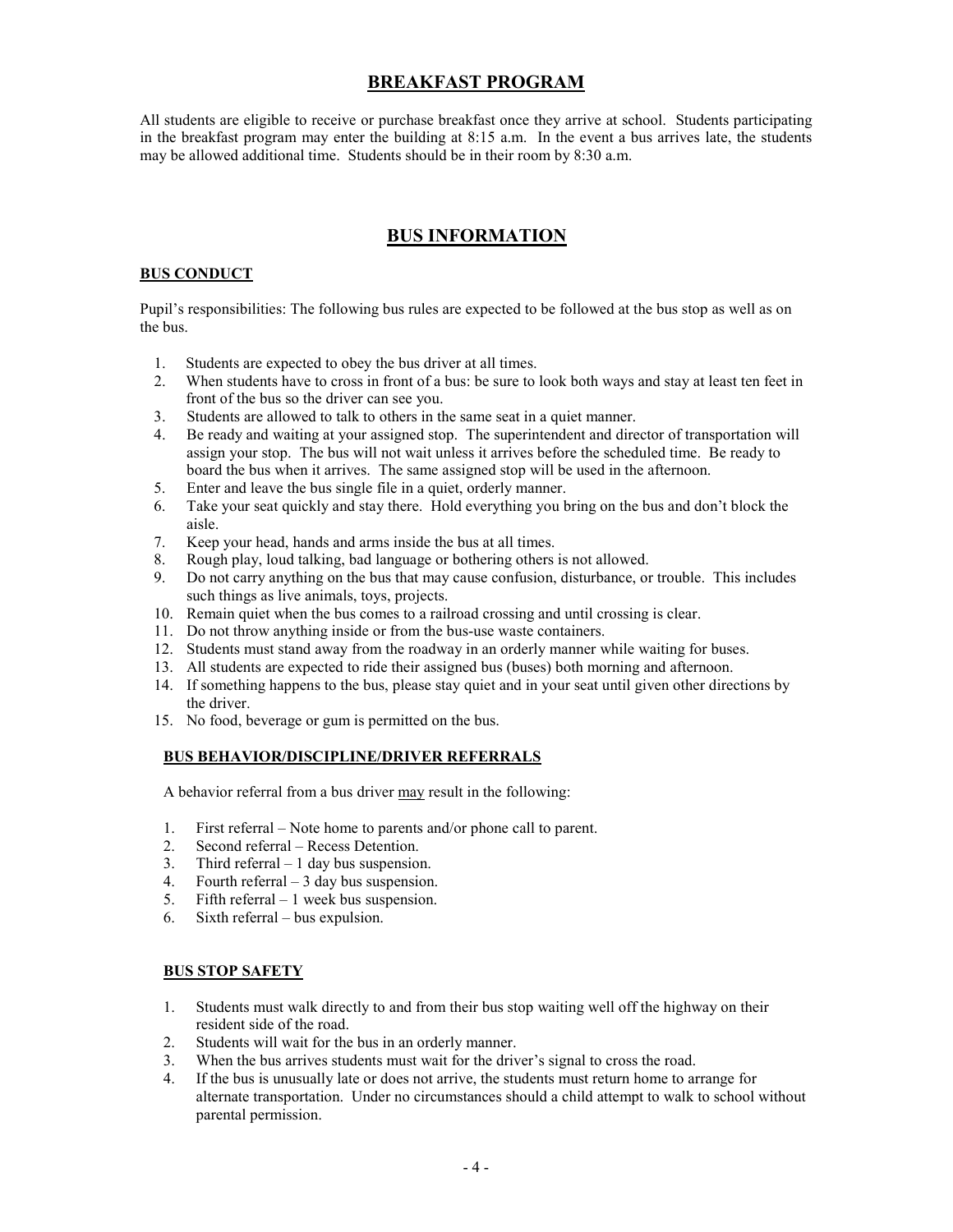## **CAFETERIA**

Danbury Local Schools has a "point of sale" system. Parents may send in any amount of money and it will be deposited into the student's account. Money may also be brought daily to purchase lunch. Ala carte items are sold daily in the cafeteria. Please question your child as to what he/she is eating for lunch -–the only way the school can monitor what your child buys for lunch, is if he/she is using the "point of sale" system. Free and reduced priced lunches are available through a federally sponsored program. Applications are available in the office. Menus are available on a biweekly basis and are also published in the local newspaper.

Every effort will be made to make the lunchroom a pleasant place in which to eat. Emphasis will always be on the development of proper dining habits, both in terms of etiquette and nutrition. Manners displayed here should be the same as those displayed at home or when eating in public places. To make the cafeteria a neat, clean, mannerly place, students are to observe the following rules.

- 1. Stand in line in an orderly manner. Students will be seated by classroom to an assigned area.
- 2. Students must walk at all times.
- 3. Students will use conversational voices while eating.
- 4. Students will not throw food, play with food, or pass food to a friend.
- 5. After the mandatory eating time, (15-20 minutes), the cafeteria monitor will excuse the students by tables.
- 6. Students will line up in a quiet manner to go to their classroom or recess.
- 7. Students will leave the tables and floor in good order so as to insure a pleasant place to eat for those who follow.
- 8. Students will return their own trays and recycle.
- 9. Students in grades K-5 will be allowed to charge their lunch when they have forgotten their lunch money. Charges must be paid on the day following the charge. After a student has accumulated \$15 of charges, no further charges will be given. We will make an attempt to contact you by telephone or letter to make you aware of any charges that your child has.

## **CHILD ABUSE AND NEGLECT**

State law requires that all suspected cases of child abuse must be reported to the appropriate agency. The teacher, principal, counselor, social worker, school psychologist, and nurse work together to assist the student and family.

## **CUSTODY**

Anytime there is a custody issue or change, notification to the principal should be made in writing. A copy of your custody papers and any other legal documents pertaining to the safety of your child must be in your child's permanent record at school. It is up to the parents to communicate properly and timely any/all changes to the school within a divorce decree.

## **DIRECTORY INFORMATION**

Each year the District will provide public notice to students and their parents of its intent to make available, upon request, certain information known as "directory information". The Board designates as student "directory information": a student's name and address. Parents and adult students may refuse to allow the District to disclose any or all of such "directory information" upon written notification to the District within thirty (30) days after receipt of the District's public notice. The District may disclose "directory information" on former students without student or parental consent. Annually, our elementary school teachers will send home student names for the purposes of Valentine's Day cards.

Danbury Local Schools periodically publish newsletters, newspaper press releases, website information, and other forms of media that may include photographs of the students. Permission for such use of your child's photograph will be presumed unless the parent otherwise advises Danbury Local Schools in writing.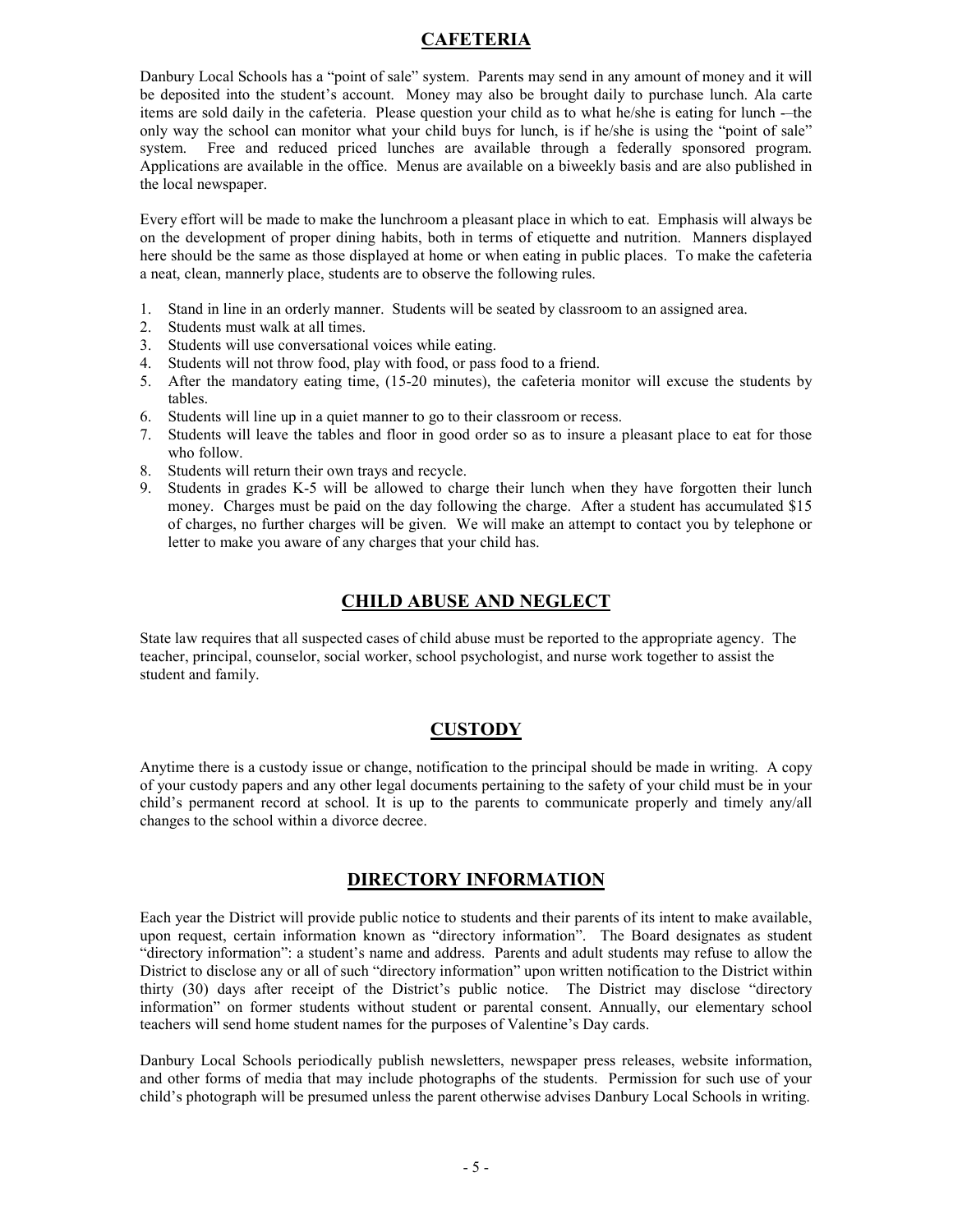## **DRESS CODE**

Dress and grooming are rightfully the responsibility of the individual student and his/her parents. To be proper for school, dress should be clean, neat and appropriate. Attire or appearance should not constitute a safety, health hazard, or be such that it might hamper the educational process as a distraction.

- 1. Interpretation and enforcement are at the discretion of the principal. Teachers will send potential violators to the office.
- 2. Lettered or pictured clothing may not express profanity, vulgarity, obscenity, weapons, or relate to the promotion of alcohol, drug, or tobacco use.
- 3. Proper footwear must be worn. Shoes with toe or heel plates, and/or rollersneakers are not allowed. Please consider not sending students in flip flops due to cleanliness, toe injuries, and safety travelling up and down steps as well as recess.
- 4. Halter and tube tops are not permitted.
- 5. Bare midriffs are prohibited. Tank tops and mesh tops are not allowed without proper undergarments.
- 6. Dangling earrings are not considered safe for elementary students at school.
- 7. Shorts are allowed with the following guidelines. Shorts must have a finished hemmed bottom. Spandex shorts and running shorts are not allowed. All inseams must be a minimum of five inches and the fingertip standard will apply.
- 8. Hats are not permitted inside the building.
- 9. Link chains are not permitted.
- 10. Hair should be natural in color, if altered through coloring only natural hair coloring shades are appropriate. No hair should be altered to the shades of green, blue, purple, pink, or orange.
- 11. All jackets should be removed from head upon entering classrooms each morning and after recess. Jackets or coats are only intended to be used outside.

## **ENROLLING IN SCHOOL**

When enrolling a student for the first time, parents must present the birth certificate, health record, proof of custody (in single parent homes), two (2) proofs of residency and official school records, such as grade card. These records must be in school within fourteen (14) days, otherwise the child is reported to the authorities as a potentially missing child. Parents must also complete all online paperwork called FINAL FORMS located on our school's website.

Parents, friends or relatives who do not have custody of a student must, within ten (10) days of enrolling the student, present a sworn statement that legal proceedings have been initiated for legal guardianship.

## **EVACUATION PLAN**

Depending on the time of day and seriousness of the situation, there may be times we may want to evacuate our students to alternative sites. Parents should assume that education would continue for the regular school day unless otherwise announced. Please do not come and pick up your child until the end of the day. Our teachers have alternative plans for theses days and we want the educational process to resume (as normal as can be expected) as soon as possible. **Kindergarten through 5th grade students will be evacuated to Lakeside's Hoover Auditorium. PLEASE DO NOT CALL THE SCHOOL IF AN EVACUATION OCCURS. THE ONE-CALL NOW SYSTEM WILL BE ACTIVATED AND YOU WILL BE CONTACTED WITH INFORMATION AND INSTRUCTIONS.**

## **FEES AND FINES**

Each school year parents will be assessed reasonable fees to cover the cost of some consumable educational materials and supplies, which will be used by the student(s). The fees will be approved by the Board of Education. All fees and fines must be paid by the end of the school year. If the fees/fines are not paid, the student's report card will be withheld. Student fees for grades K through 5 are \$45.

Payment arrangements can be made so that you can pay throughout the school year. If fees are not paid by the end of the year, those fees will be added to the following year's fees. These will continue to accumulate throughout the student's school years. All fees for students must be paid before graduation or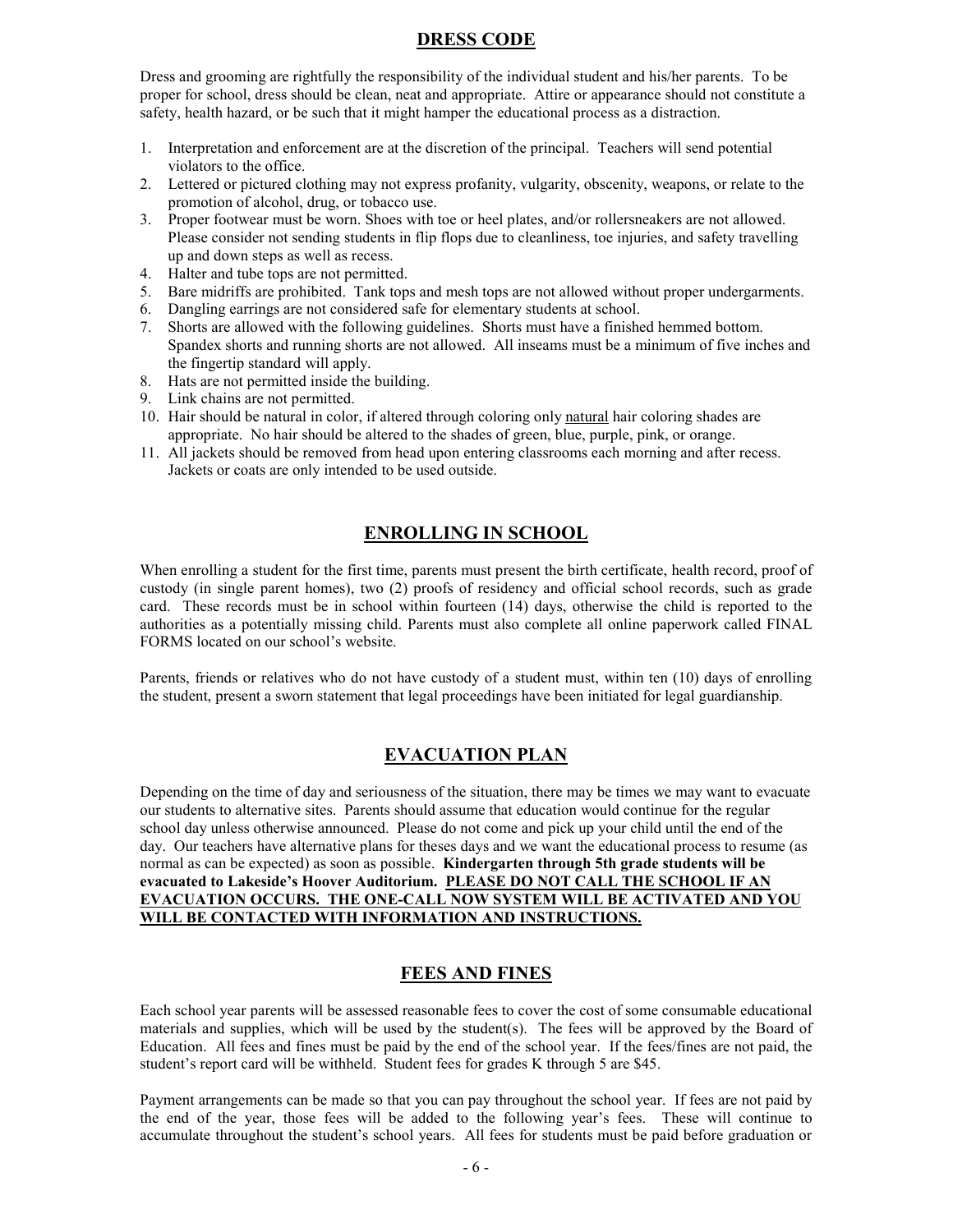the student does not receive his/her diploma. In accordance with R.C. 3313.642, failure to pay fees and fines may result in the withholding of grades and credit. If you are currently receiving funds from Aid to Dependent Children (ADC) or Ohio's Disability Assistance Program you are eligible for a waiver for any fees associated with participation in a course of study. (The waiver shall not apply for fees charged for participation in co-curricular or extra-curricular activities). Contact the office for a waiver form

## **FIELD TRIPS**

In order to enrich the instructional program and provide a variety of experiences, students will participate in field trips. Each teacher will notify you of when and where each field trip will occur. On occasion, parents may be asked to chaperone field trips. By district procedure, all chaperones annually need to be preapproved by the Board and have a valid BCI check on file. If a student's behavior presents a safety or supervision concern he or she may be excluded from the trip.

## **GANG RELATED ACTIVITIES**

Membership or participation in the organization or operation of any fraternity, sorority, or other secret group as described by law is prohibited throughout the School District. In particular, the Board shall not tolerate any type of gang or gang-related activities to occur on District property or while students are under the auspices of the Board.

## **GIFTED AND TALENTED IDENTIFICATION POLICY**

The district uses a three-part approach to identify students who perform or show potential for performing at high levels of accomplishment in the areas of superior cognitive ability, specific academic ability, creativity, and visual and performing arts.

The district ensures that there are ample and appropriate scheduling procedures for assessments and reassessments. Referrals are accepted on an on-going basis using the process outlined in the *Information for Parents* brochure available at your district offices. This brochure also explains the withdrawal procedures and the process for appeals.

Also available are:

- *Identification of Children Who Are Gifted,*
- Describing the eligibility criteria, the identification plan, and the appeals process allowable by GB282; and
- *Assessment Instruments used by the District for Gifted Identification*, which lists the instruments accepted by the Ohio Department of Education.

This identification system follows the assessment process delineated in Amended House bill 282, the Rule for Identification and Services for Children Who are Gifted effective July 1, 1999, and the recommended procedures by the Ohio Department of Education's Division of Gifted Education. For further information regarding gifted identification, contact your building principal.

## **GRADING SCALES**

| Grades K-5         |
|--------------------|
| $4 = 100\% - 90\%$ |
| $3 = 89\% - 80\%$  |
| $2 = 79\% - 70\%$  |
| $1 = 69\% - 0$     |

4 = Excels at high level of applying knowledge and has a strong command of concept/skills.

3 = Consistently demonstrates ability to understand concepts/skills independently.

- 2 = Continues to work towards an understanding of concepts/skills, more practice and experience is needed.
- 1 = Having difficulty demonstrating an understanding of concepts/skills.

Shaded area or a box marked  $NA = Not$  assessed at this time.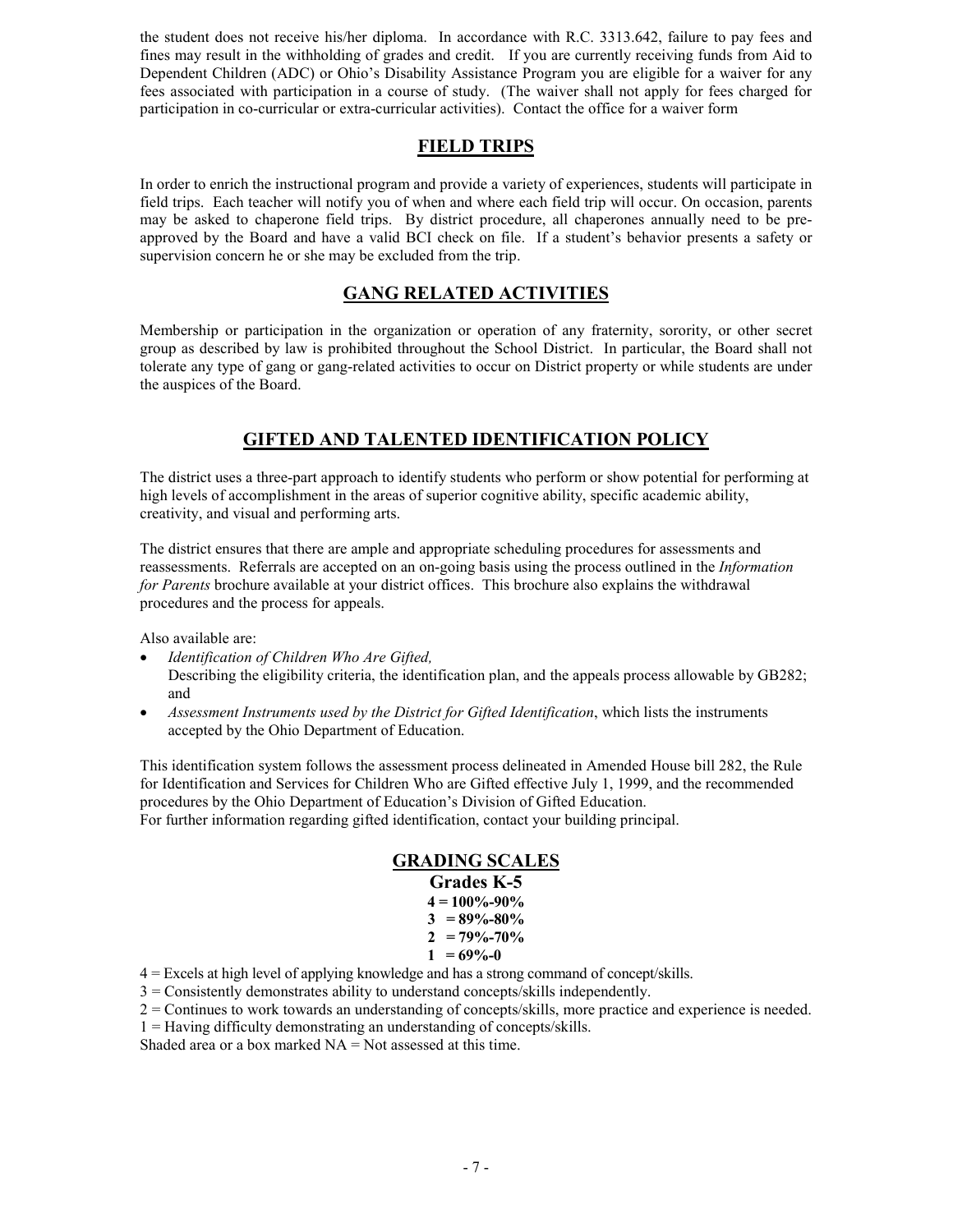## **INTERIM REPORTS**

Now that our students and parents have the ability to access student grades via Progress Book, we will no longer be distributing interim reports during each grading period. If you are unable to access Progress Book through the internet, you can request that interim reports be mailed to your home. If you wish to receive interim reports, please make a written request to the elementary school office to continue to receive a written copy of your students' interim report.

#### **HEALTH ROOM**

Our school nurse is available for health assessments, health counseling, and first aid. Students may be referred to the nurse by an administrator, teacher, other school personnel, parent request, or by self-referral. Medication will be administered by following school board policy. State mandated health screening will be completed with necessary referrals being sent home. Parents will be responsible for follow up with the appropriate health care professional and notifying the school nurse of results to be recorded on the student's school health record. The nurse will actively be involved in coordinating students' health services with students' academic goals to promote successful educational outcomes.

#### **HOMEWORK POLICY**

Homework is a valuable learning activity that has many forms and many applications. Homework can range from a first grader reading a story to a parent, to a fourth grader preparing a large project. In all its forms, two things remain constant in all types of homework.

One, homework extends learning opportunities beyond the school day. Two, homework requires students to accept some responsibility for their own learning.

- 1. Homework comes in many forms. Good homework assignments will, among other things:
	- a) provides extra time for practice
	- b) reviews and reinforces classroom lessons
	- c) encourages independent thinking and study
	- d) provides opportunities for application of classroom learning
	- e) allows extra time for work too long to be finished in school
	- f) encourages parental involvement
- 2. Exact rules governing the frequency and length of homework assignments are not practical. It is, however, possible to establish guidelines that provide clear direction regarding how often and how much homework teachers should assign. We will attempt to adhere to the following guidelines:

| <b>Grade Level</b> | <b>Daily Assignments</b> |
|--------------------|--------------------------|
| $K-2$              | $10-20$ minutes          |
| $3-5$              | 20-40 minutes            |

- 3. In addition to time, other factors affect quality homework. As with the time guidelines, the following items are presented as clear direction to the teacher as to what those factors are:
- a) All teachers teaching academic subjects are encouraged to give homework.
- b) Homework should be appropriate to the age, grade level, and ability of the student.
- c) Homework should be assigned with a clear purpose and clear direction.
- d) Homework that will result in a paper, project, or other tangible item should be checked and recorded in some method.
- e) The failure of a student to regularly complete homework may be reflected in a lowered grade. As an option other than lowering a grade, the teacher may deny privileges: meet with student during recess, or utilize other disciplinary actions.<br>
f) Parent participation is encouraged.
- Parent participation is encouraged.
- g) Assignments for which the students will be held responsible should be displayed in each homeroom so students may refer to it when preparing for dismissal.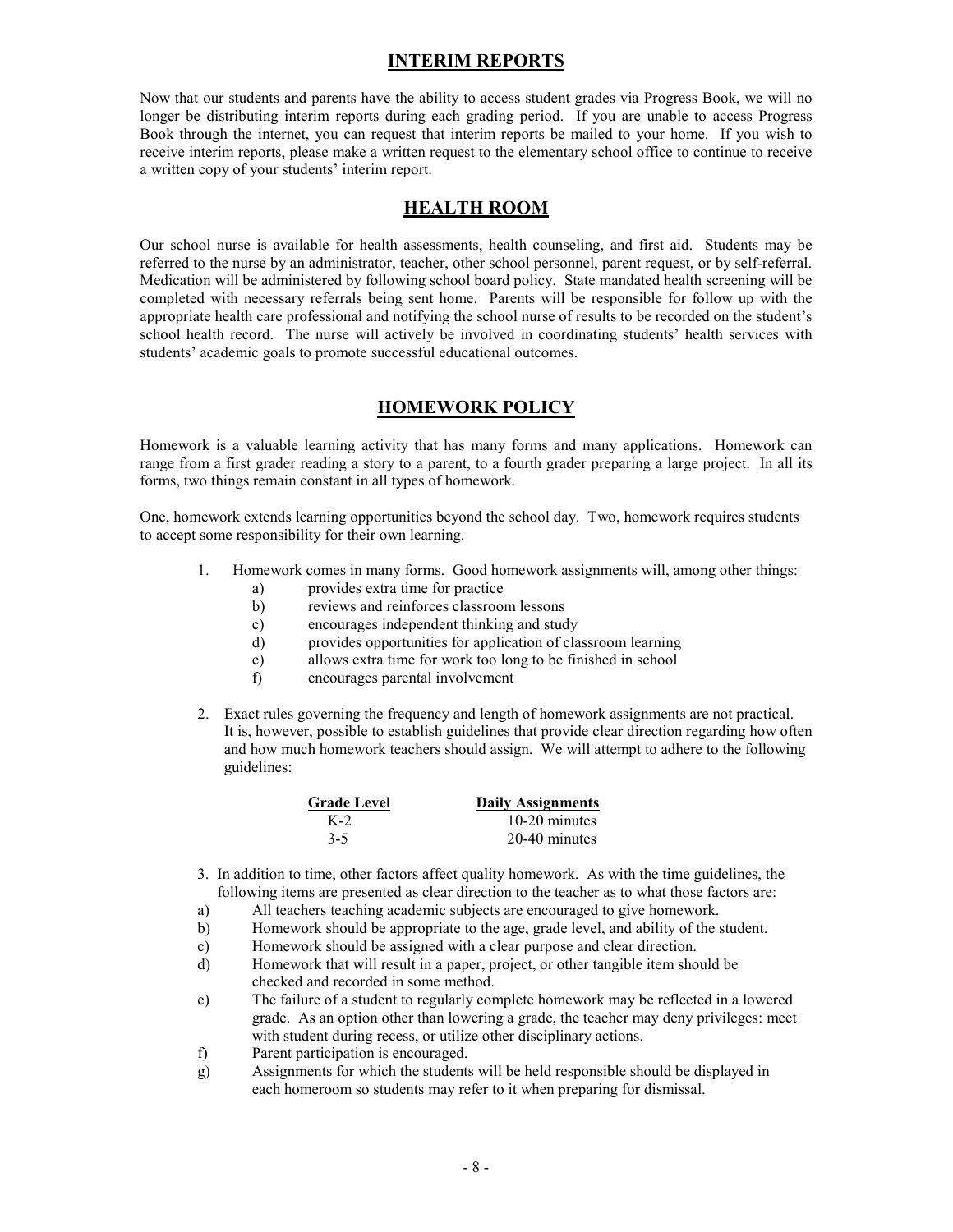## **IMMUNIZATIONS**

In order to safeguard the school community from the spread of certain communicable diseases and in recognition that prevention is means of combating the spread of disease, the Board of Education requires all students to be immunized against polio myelitis; diphtheria, pertussis, and tetanus –DTP; rubeola (measles), mumps, and rubella (German measles) – MMR; varicella (chicken pox); and hepatitis B in accordance with the state statutes. Enforcement of this policy shall be the administrative responsibility of the building principals. In accordance with the state statutes students shall not be permitted to attend school beyond fourteen days from the first day of school or the day they enter, if they are not in full compliance with the requirement.

R.C. 3313.65, 3313.671, AND 3323.05 A.C. 3301-02-02 (P) (4), 3301-07-01 (W)

## **INTERNET ACCESS**

Students may use the Internet with the permission of a classroom teacher or special teacher. Students working on assignments will have priority to use the Internet. An Internet agreement must be on file for a student to have access. Misuse of the Internet will result in suspension of Internet privileges and the possibility of additional disciplinary action.

## **LIBRARY**

Classes make weekly visits to the school library and books should be returned each week. Students must pay for lost or damaged books.

## **LOST AND FOUND**

Each year we end up with a box full of lost items. PLEASE label your child's supplies (lunch box, notebooks, etc.) and outdoor clothing (sweaters, coats, boots, hats, mittens) with his/her name. These items are easily lost or misplaced and this will insure the return of lost items to your child. A "Lost and Found" area is clearly marked and accessible at the school.

## **MAKE-UP WORK**

For each day the student is absent they will receive equal days to make-up missed assignments. Any assignment/tests that were due on the first day that the student was absent are due on the first day that the student returns to school. An extension may be granted under extenuating circumstances with a medical excuse. However, if a student has had an approved vacation, assignments are due on the day they return.

## **MEDICATION**

The procedures are as follows, from Board Policy.

#### Prescription Drugs:

- 1. A form must be signed by both the physician and the parent.
- 2. The medication must be sent in the container received from the doctor or pharmacist.
- 3. The school must be sent a note from the doctor if there is any change in procedure.
- 4. Medication sent to school is limited to a one month supply. Unused and unclaimed drugs will be destroyed after the last day of the school year.

#### Non Prescription Drugs:

- 1. All of the procedures for prescription drugs will be followed except that the permission and directions for administering the medication will be filled out by the parent.
- 2. No medication can be given without the signed permission form which must be sent to the principal.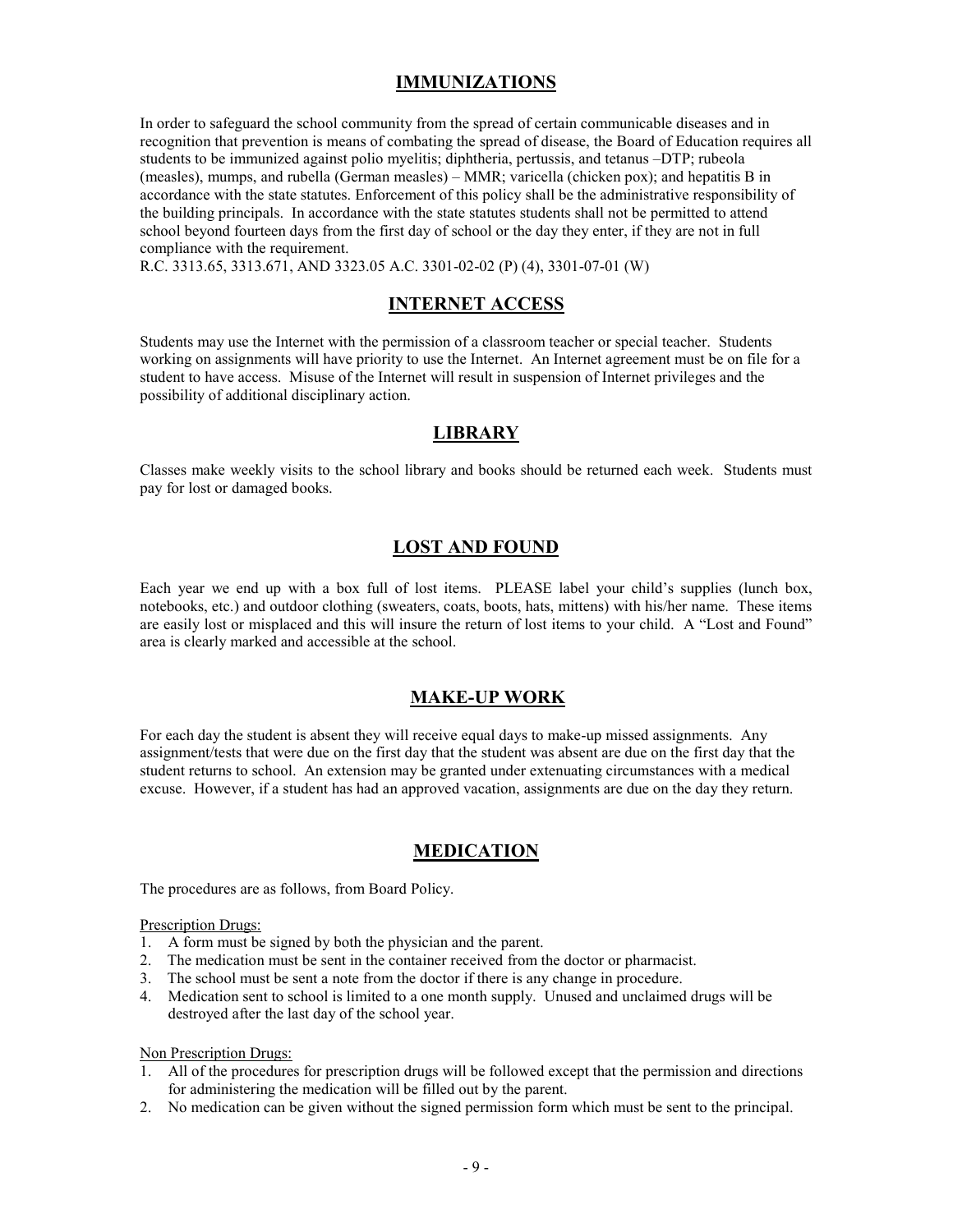Both drug forms are available at the school. Medications shall not be sent to school with the child on the bus.

## **MONEY AND VALUABLES**

Electronic devices (Gaming players, iPods/iPads, cell phones, Smart Watches, two-way radios, etc.), extra money, jewelry, toys, playing cards of all sorts, and collectibles are items easily stolen, damaged, or lost are not permitted to be used at school. Money and watches should be kept in a pocket or on the wrist at all times. Smart watches are not to be worn during school hours. Toys are not permitted in school; all toys need to stay at home. Danbury Elementary faculty and staff are not responsible for items that are not permitted in school.

Please, mark book bags, lunch boxes, jackets, coats, etc. with your child's name so we will be able to return lost items!

## **PARKING AND TRAFFIC**

Parents are asked to park in front of the building on the east side in the marked visitors spaces. Parents are cautioned not to drive behind the elementary building during school hours, this drive is used as part of the playground and students are not expecting traffic. All parents are expected to drive slowly and cautiously on school grounds.

## **PARTY INVITATIONS**

Occasionally students will bring in invitations for parties, etc., and ask that they be given to selected students. Unless everyone in the class is invited to the activity, the invitations must be distributed outside the school day. Parents may contact the office for directory information.

## **PLAYGROUND RULES**

- 1. Throwing of snowballs, sticks, rocks, mulch, or other items will not be permitted.
- 2. When using the swings, stay seated while you are swinging. Don't jump or stand on the swings.
- 3. Use the slides as they are designed to be used. One person goes down at a time with their feet facing forward in a sitting position. Do not run up the slides.
- 4. You are not permitted to play "Keep Away" of any kind or dodge ball.
- 5. "Rough play" (any game that includes pushing, shoving, etc.) will not be allowed.
- 6. Do not climb on or over the fence, backstop, or entrance gates.
- 7. Flag or two hand touch football is permitted. No tackling at any times.
- 8. Only school equipment is allowed on the playground.
- 9. Ask permission before getting any items that are off of the school property (i.e. woods, neighboring houses or yards).
- 10. Students should refrain from playing TAG (and other such games) on the playground equipment.
- 11. Jump ropes and hoola-hoops should be used in the blacktop areas. Please stay away from any cars and the entrances to the school.
- 12. Students should stay away from the classroom windows and don't play near parked cars.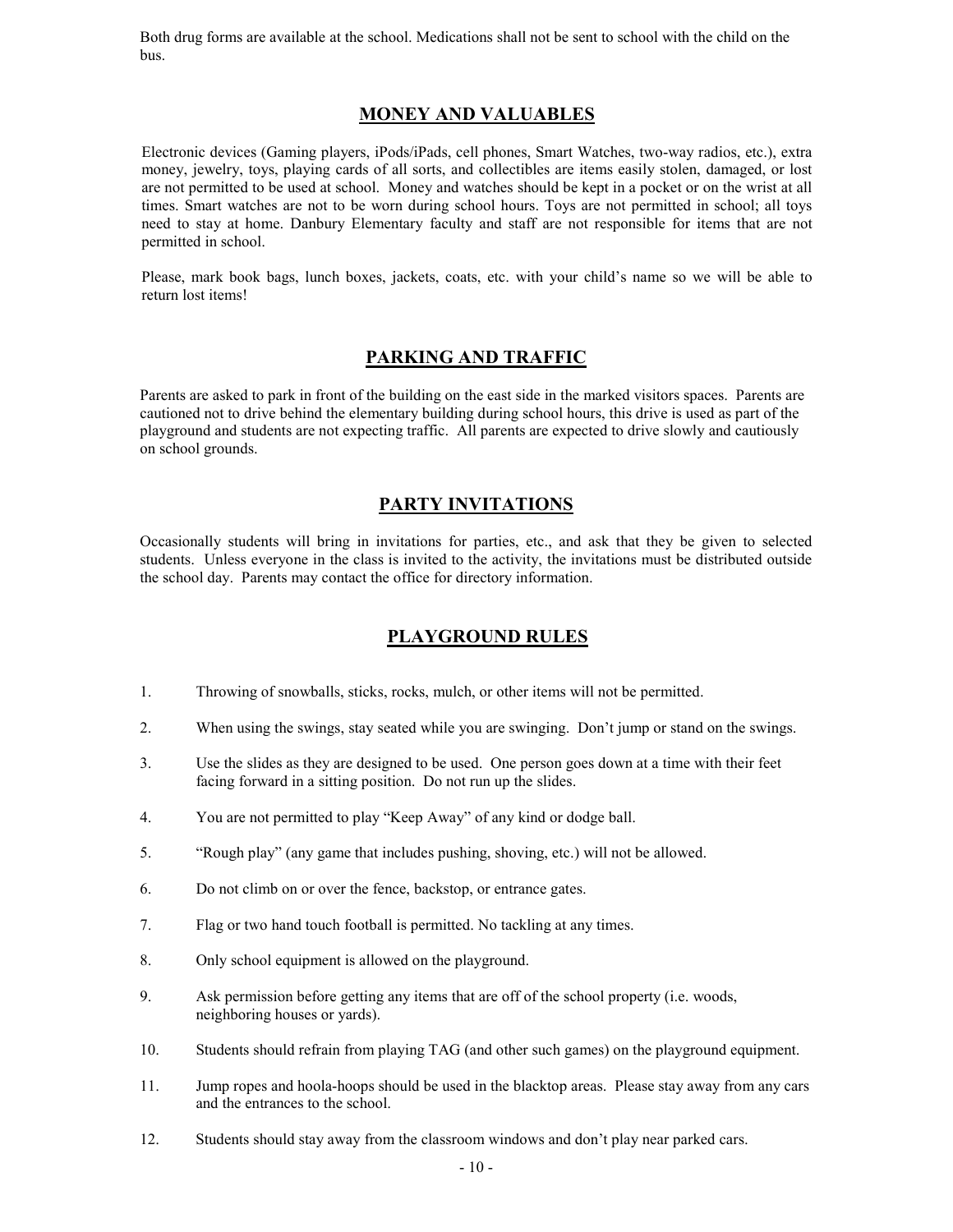13. Practice good sportsmanship, treat each other with respect and dignity whether you win or lose.

## **PTCO**

The Danbury Parent Teacher Community Organization/PTCO and its members are an important function of our school. Through the efforts of this organization, many contributions to the school have been made which have benefited the children. All parents are urged to participate. We are proud of the parental support and encouragement we receive.

## **RECESS**

All students are expected to take part in the outdoor recreation period when weather permits. During the winter months, students should wear coats, boots, hats, and gloves on the playground. A doctor's note must be received by the teacher if a parent wishes a child to stay indoors because of illness. Each student must understand that he/she needs to respect other students while playing on Danbury's playground. We expect each child to play in such a manner that they can be proud of themselves and one another. Indoor recess may be required if the "feel like" temperature is below 19 degrees, if the playground is too wet, icy, or muddy, high wind warnings, other weather warnings and watches, as well as precipitation (rain).

## **RETENTION**

It shall be the policy of the Danbury Local Schools to promote and retain students based on academic progress as judged by teacher, counselor, and principal. Parents will be informed at appropriate times. Retention decisions will also reflect the best interest of the child, individual differences, performance of basic skills and tasks, emotional stability, and physical maturity. If it is necessary to retain a child, the academic benefits may be greater in the primary grades.

## **SAFETY DRILLS**

#### **FIRE DRILLS**

When the fire bell sounds it is very important for students to become silent and listen for directions. We will leave the building rapidly. Students are asked to remain silent until they are back in their classes.

#### **SAFETY DRILLS**

Safety drills may be conducted periodically to insure the safety of the students and staff.

#### **TORNADO DRILLS**

During a tornado drill, students upon directions from their teacher, go to their assigned areas and assume the tornado drill position.

## **SCHOOL BOARD**

The Board of Education of the Danbury Local Schools meets on the second Wednesday of each month. The public is invited to attend.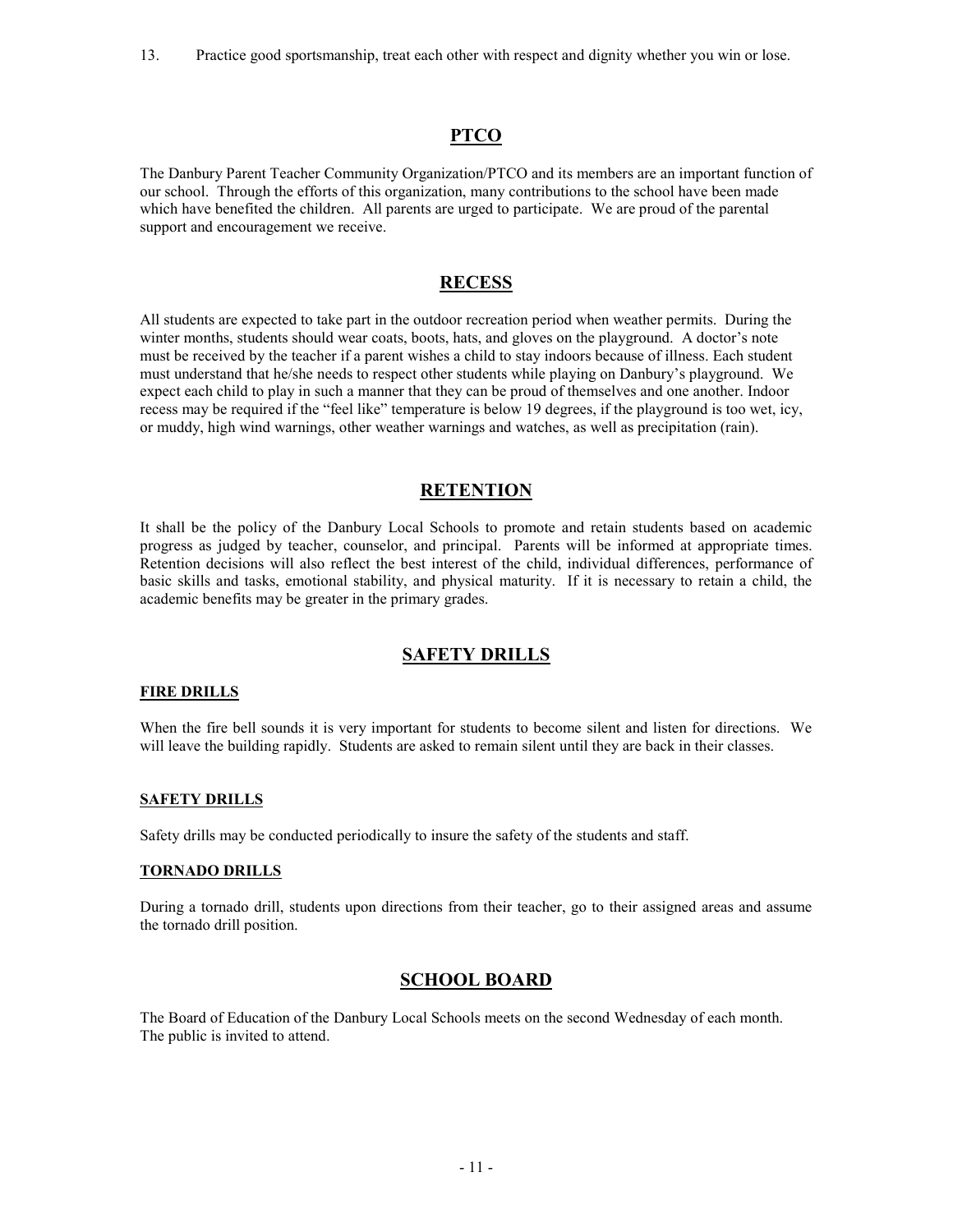## **SCHOOL CLOSING/DELAYS**

In the event that school must be closed or delayed for inclement weather or other emergencies, prior to the opening of school in the morning, Danbury Local Schools utilizes the one-call now system. In the event of inclement weather, our automated system will call the phone number(s) you provide with the necessary information regarding any changes to the school day.

The following radio and television stations are a bonus communication platform after One Call Now: WMTX (107.7 FM); WSPD (1300 AM); WLEC (1450 AM); WCPZ (102.7 FM); KISS (92.5 FM); WTOD (1560 AM); WTOL (TV 11); WNWO (TV 24); WTVG (TV 13).

If there is a 2-Hour delay, buses will arrive approximately 2 hours later than normal and school will begin at 10:30 a.m. rather than 8:30 a.m. Schools doors open then at 10:15 A.M., no student should be dropped off before 10:15 a.m. as they may be locked out, unsupervised.

Please refrain from calling the school or the stations, as this ties up our telephone lines for necessary closing arrangements. It is each family's responsibility to formulate a contingency plan in the event that school closes early and you are not at home.

## **SEARCH AND SEIZURE**

Random Searches: The Administration may randomly plan police searches during normal school hours of school lockers, desks, cubbies, coat closets, etc. and their contents, as well as student property.

All student lockers, desks, cubbies, coat closets, etc. are the property of Danbury Local School Board of Education and are subject to random search at any time without regard to whether there is a reasonable suspicion that any locker, desk, cubby, coat closet, etc. contains evidence of a violation of a criminal statute or a school rule. (Board Policy and O.R.C. Sec 3313.20)

## **SEXUAL HARASSMENT**

Students who engage in sexual harassment on school premises or off school premises at a school sponsored activity will be subject to appropriate discipline, including suspension or expulsion. Sexual harassment is any activity of a sexual nature that is unwanted or unwelcome, including but not limited to, unwanted touching, patting, verbal comments of a sexual nature, sexual name-calling, pressure to engage in sexual activity, repeated propositions, and unwanted body contact. The School's normal disciplinary procedures will be followed in determining the appropriate consequence for the sexual harassment. In the event the administration recommends suspension or expulsion as a result of the conduct, due process will be afforded to the student in accordance with the District's suspension/expulsion procedures.

## **STUDENT ARRIVAL & DISMISSAL**

#### **Arrival**

School hours for students are 8:30 a.m. - 3:30 p.m. Students should not be dropped off at school before 8:15 a.m. as the student may be locked out or unsupervised. However, Danbury Elementary has an "before school" program for students who arrive to school prior to 8:15 a.m. Supervision for "before school care" begins at 6:30 a.m. in a Preschool classroom and has a daily fee.

#### **Dismissal**

Students are dismissed at *3:30* p.m. Students riding the buses will be dismissed from the classroom. Students being picked up by their parents will go to lead to the pick-up location by faculty members. Parents will need to ensure they have informed the school office about being a pick up and obtain a number for their vehicle to ensure a smooth and safe pick up.

Please refrain from altering your child's procedure going home. He/she should consistently ride the bus or be picked up. Altering the established procedure causes confusion. If your child is to go home any other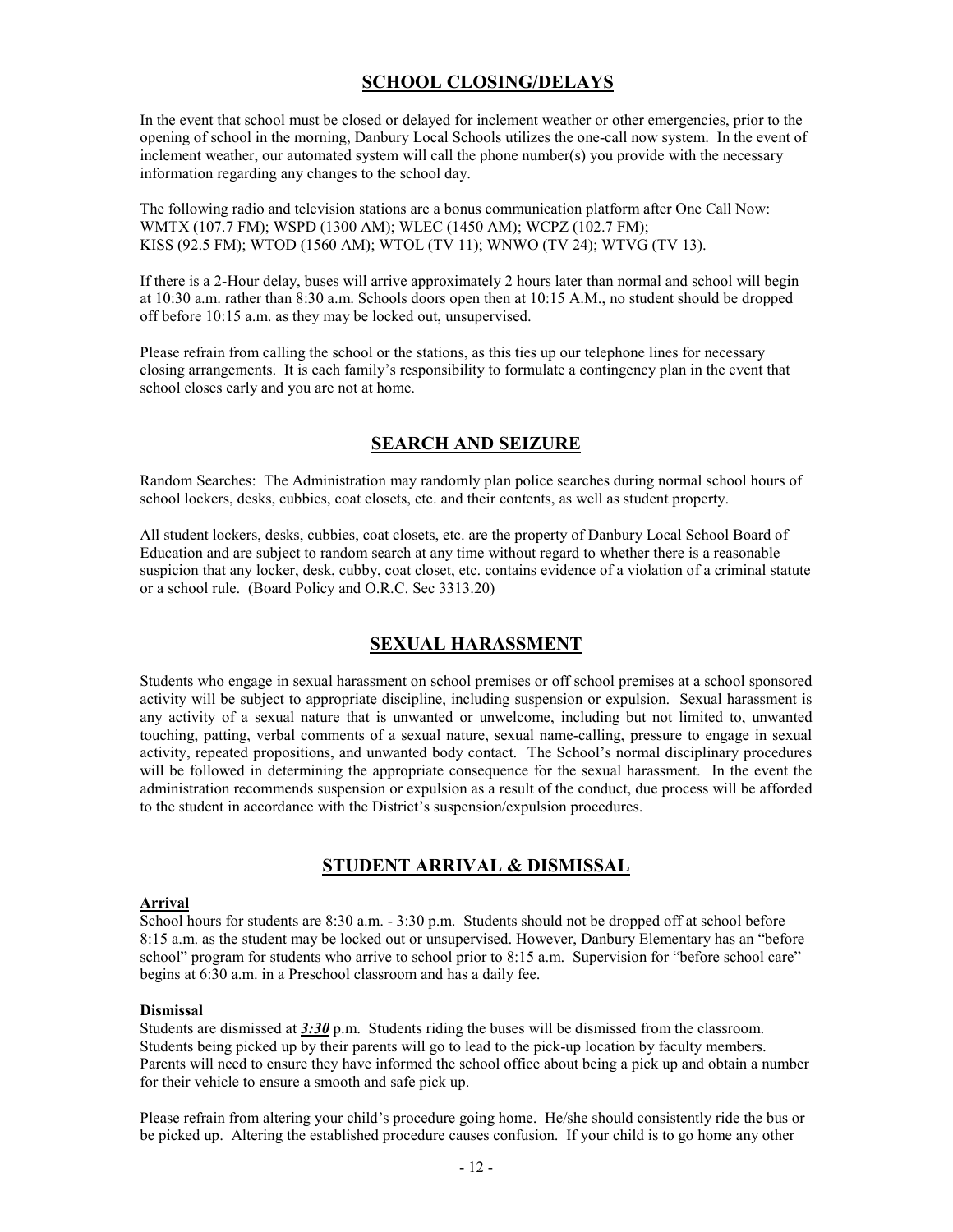way than normal, a note signed by the parent/guardian must be sent in. If you must call the school, we request that we receive a call prior to 2:00 p.m. so we have time to notify the proper personnel. Emergency situations will be dealt with on an individual basis.

## **STUDENT BEHAVIOR CODE**

Because it is impossible to foresee problems which may arise, this clause empowers faculty members and administration to issue appropriate discipline measures for any action which violates the spirit of the system, even though not specified here.

It is the policy of Danbury School that **the teacher, principal, and/or supervisory adult handles all problems**. **NO STUDENT** may take matters into his/her own hands. If a problem arises, the student must notify the adult responsible for him/her at that time.

The rules below are examples of the type of behavior expected of all Danbury Elementary School pupils. These basic rules must be observed at all times. Proper recognition will be given to those who meet these expectations and there is also the understanding that appropriate punishment will follow infractions.

- 1. Respect must be shown at all times toward fellow students, staff member, and visitors.
- 2. Defiance and failure to follow orders of teachers, bus drivers or adults in charge is considered one of the most serious offenses.
- 3. Pupils will show proper care and respect for school property and materials.
- 4. Pupils will be expected to attend school each day unless ill.
- 5. A note from a parent or guardian must be presented to the homeroom teacher following an absence from school and when a student is tardy.
- 6. Pupils are expected to be in their classrooms after arrival at school. Permission to be in the halls must be granted by the teacher in charge.
- 7. No pupil may leave the class grouping without the consent of the teacher in charge.
- 8. Pupils will come to school dressed in a manner which shows self-pride and respect, and in a manner, which is safe and will not detract from the studies of fellow students.
- 9. Movement through the building will be done in an orderly and safe manner.
- 10. Leaving the school grounds during the school day is not permitted without the written consent of the parent, or in the case of emergencies, the principal.
- 11. Students will follow rules of safe play on the playground. Throwing of hard objects such as sticks, stones, nuts or snowballs is not considered safe and is not allowed.
- 12. Fighting is not considered an intelligent way to solve problems and is never permitted.
- 13. Written parental permission is necessary when students are not following their regular dismissal routine. Students may not ride other buses or get off at irregular stops except in emergencies and then only with written permission.
- 14. For safe bus transportation, student will follow basic rules. Stay seated; keep hands to oneself; remain quiet.

#### **RESPONSIBILITY**

Every student has the right to an education free of interference; and every teacher has the right to teach the class free from interruptions. It is, therefore, the responsibility of every student not to interfere with the rights of others.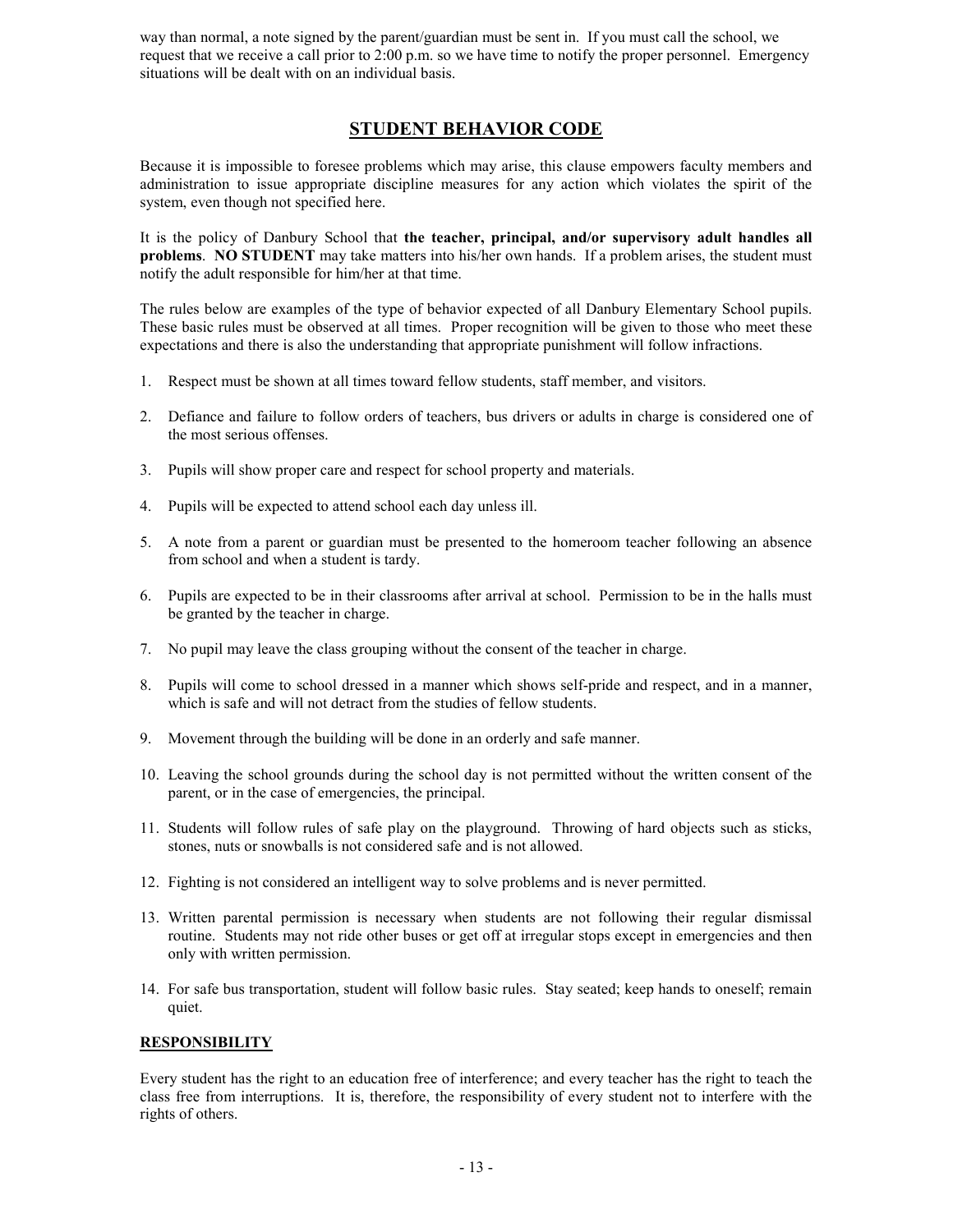All rules and policies have a purpose:

- 1. To help students do their best.
- 2. To provide for the safety of students and school personnel.
- 3. To have an orderly, well-run school.
- 4. To maintain care for school property.
- 5. To protect the rights and privileges for everyone.

A student who does not follow the rules or policies should know he/she will be punished. All punishment is carried out for the purpose of helping the student improve his/her behavior.

#### **School-Wide Behavioral Expectations**

Beginning in the fall of 2020 each teacher will use a guide for teaching school-wide behavioral expectations. One of the foremost advances in schoolwide discipline is the emphasis on schoolwide systems of support that include proactive strategies for defining, teaching, and supporting appropriate student behaviors to create positive school environments.

School-Wide Positive Behavior Support is a set of strategies and systems to increase the capacity of our school to (a) reduce school disruptions, and (b) educate all students including those with problem behaviors.

- Clearly defined outcomes<br>- Research-validated practic
- Research-validated practices<br>- Supportive administrative sys-
- Supportive administrative systems<br>- Use of information for problem sol
- Use of information for problem solving

#### **Features of School-Wide Positive Behavior Support**

- Establish regular, predictable, positive learning & teaching environments.
- Train faculty and students to serve as positive models.
- Teach and model behavioral expectations
- Create systems for providing ongoing positive feedback.
- Acknowledge students when they are following school wide expectations.
- Improve social competence.
- Develop environments that support academic success.

This guide provides specific goals, behavioral expectations, teacher and staff responsibilities, strategies for acknowledgement, procedures for handling infractions of behavioral expectations, and specific routines to be followed.

#### **School Goal:**

Students at Danbury in grades Preschool through  $5<sup>th</sup>$  grade will know the true meaning of L.A.K.E.R.S. throughout the school day by living out our district core values. The students will also know the meaning of S.A.I.L. in various school settings.

#### **Danbury Preschool-5th Grade Behavioral Expectations:**

| Leadership            |                        |
|-----------------------|------------------------|
| <b>Accountability</b> | <b>Safety First</b>    |
| <b>Kindness</b>       | <b>Act Responsibly</b> |
| <b>Excellence</b>     | In Control             |
| <b>Relationships</b>  | <b>Lead by Example</b> |
| <b>Service</b>        |                        |

#### **Restorative Justice and Restorative Practices The Basic Tiers of Restorative Practices**

Restorative Justice (RJ) is a community-based approach to building, repairing and restoring relationships. At its best, RJ provides a space for community members (students) to be held accountable while participating in creating pathways to repair relationships. It encourages our students to reflect upon how their values and beliefs impact the greater community.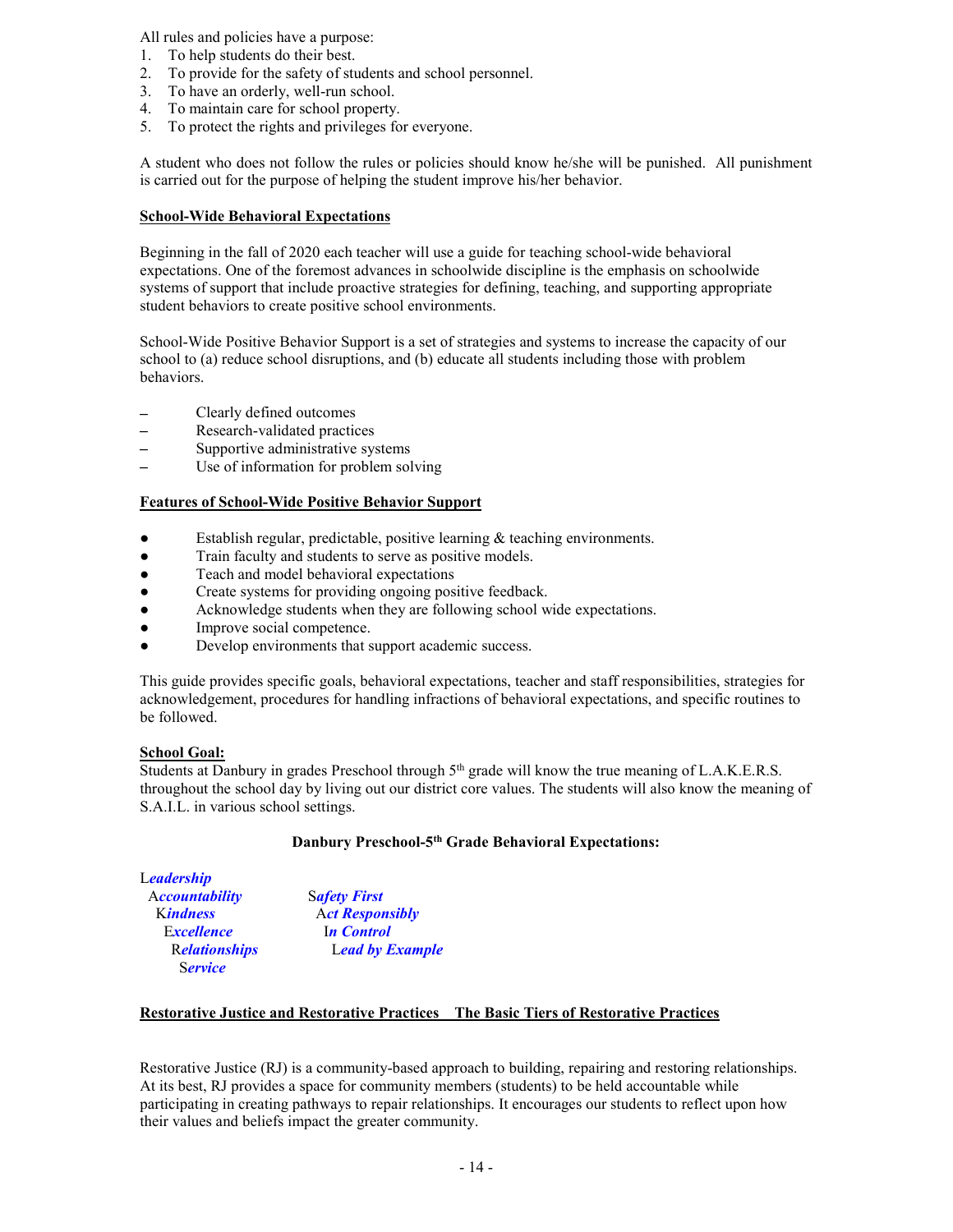Restorative practices, often used interchangeably with RJ, refer to specific responses within a community that aim to build capacity for members to discuss, reflect, and work through individual perspectives.

Through the use of practices such as Circles, participants have a chance to voice concerns and feelings around a particular social topic or incident that affects the community-at-large. This is done to foster a sense of community, establish relationships and build capacity for trust and/or reconciliation.

While a restorative justice-based model may seem like a new or progressive idea, its use is part of a larger and longer history of indigenous practices such as peacekeeping, healing and daily community building.



#### **How Danbury Preschool Through 5th Grade Will Use Restorative Practices**

#### **Tier I:** *Community Building or Restorative Practices*

This is arguably the most important tier. It is very difficult to engage in discussion around repairing a community, if members don't feel connected to or represented by it. Community building is largely conducted through daily Circle-keeping protocols. This space can be used to surface student issues, discuss current events, and other expressive forms of student voice. Circle protocols build trust, personal value, respect for others, and foster relationships.

#### **Tier II:** *Harm & Healing or Restorative Justice*

When harm takes place, it has the potential to impact multiple members within the community. Tier II practices are specifically used to address harm, unearth what happened and develop a plan for how relationships can be repaired. Danbury will use a conflict circle when appropriate to discuss harm and engage impacted members around pathways for collective healing. More advanced models of Restorative Justice encourage teachers to also participate in harm and conflict circles with the class to repair and rebuild fractured classmates.

#### **Tier III:** *Re-Integration and Formal Conferences*

Unfortunately, sometimes students and families experience an extended period of time away from school (ie. out-of-school suspensions, ISS, moving away briefly etc.). Tier III practices, such as parent conferences or [re-entry Circles,](https://drive.google.com/file/d/0B1jx3bbBvQH2R3B4WkFXVV8yZ00/view?usp=sharing) aim to reintegrate community members in a manner that is both humane and sets the groundwork for a productive return.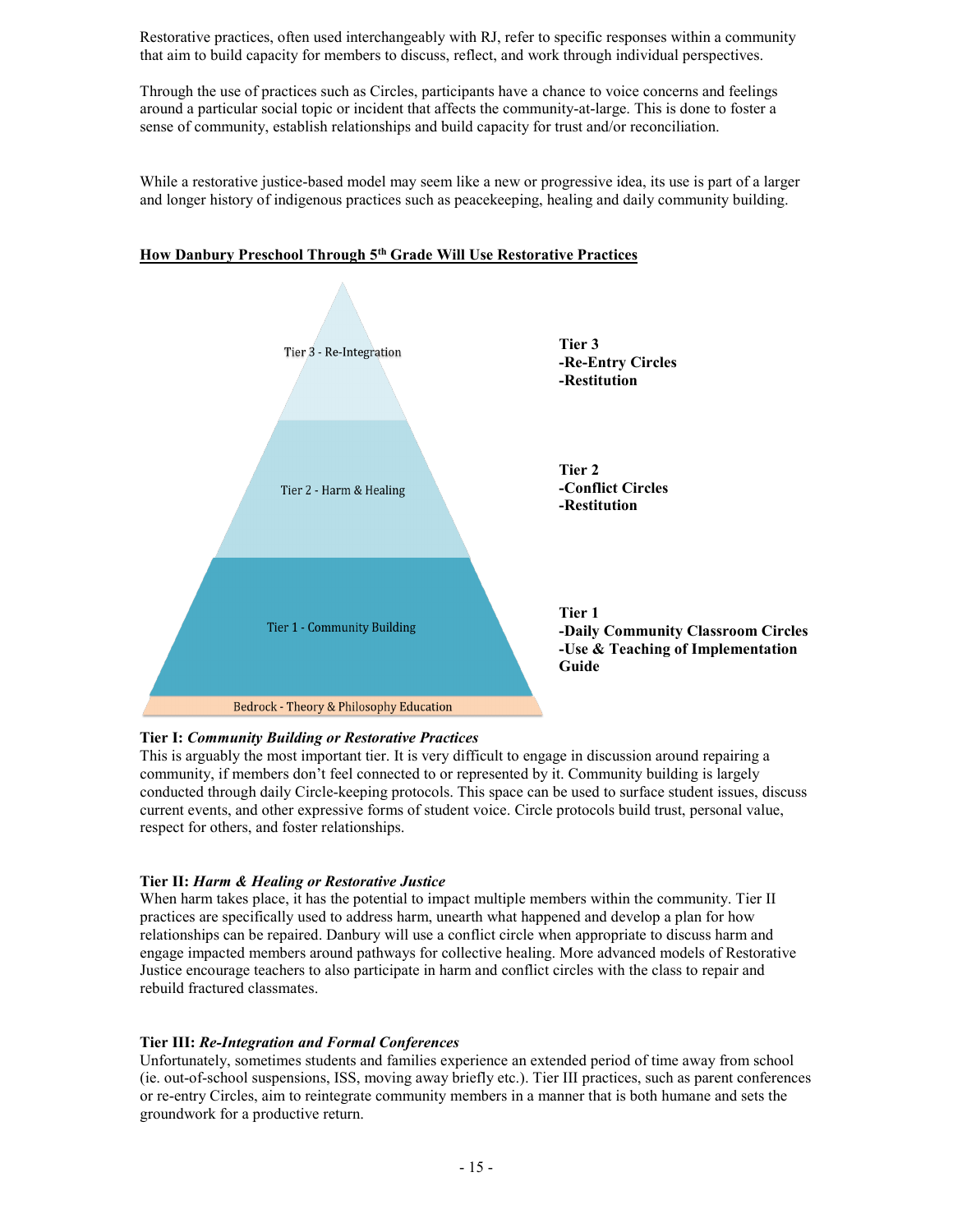

Percentages of our student's behavior impacted by each tier

The following lists contain students' responsibilities and the punishments which may be applied for misconduct. Even within the framework of PBIS and Restorative Practices students must be aware of the various options the school will use or minor and major misconduct.

#### A. Minor Misconduct Code

Generally, teachers deal with classroom and school activity minor misconduct. Listed below are some actions that will need correction.

#### **MINOR OFFENSE** (Classroom Managed)

- o Disrespect of Teacher
- o Disrespect of Other Student(s)
- o Disrespect of Environment
- o Talking Out In Class
- o Not Following Directions
- o Playground/Cafeteria Violation
- o Lying
- o Inappropriate Language
- o Physical Contact/ Horseplay
- o Slander
- o Misuse of Technology
- o Off-Topic, Out of Seat
- o OTHER: \_\_\_\_\_\_\_\_\_\_\_\_\_\_\_\_\_\_\_\_ (Unforeseen Examples Not Listed Above)

#### **RESTORATIVE JUSTICE** (Minor Offense)

Sample punishments may include but are not limited to the following and/or others as individualization of treatment is applied.

- o Conference with Student
- o Time Out / Separated Seat or Area
- o Parent Phone Call
- o Restitution and/or Apology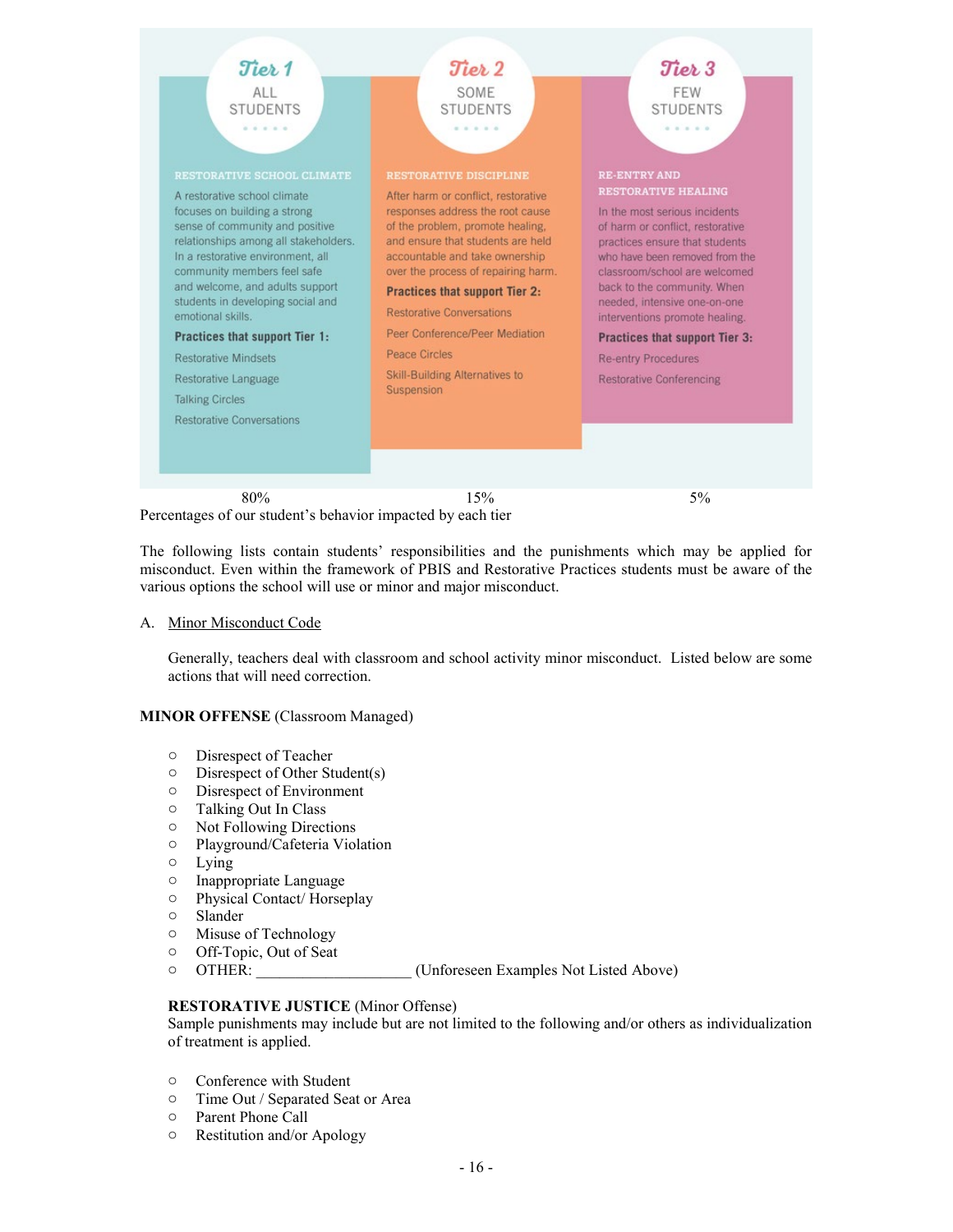## $\circ$  Detention

- Loss of Privileges
- o OTHER: \_\_\_\_\_\_\_\_\_\_\_\_\_\_\_\_\_\_\_\_\_ (Other Examples Not Listed Above)

#### Serious Misconduct Code

Generally the Principal deals with serious misconduct.

#### **MAJOR OFFENSE** (Office Managed)

- o Property Damage
- o Harassment
- o Profanity
- o Forgery/Cheating
- o Theft
- o Assault
- Defiance
- o Threating Another Person
- o Misuse of Tech –Violence, Inappropriate Pictures or Video
- o Use or Possession of Weapon, Tobacco, Alcohol and/or Drugs
- $\circ$  OTHER:

**RESTORATIVE JUSTICE** (Major Offense) Sample punishments may include but are not limited to the following and/or others as individualization of treatment is applied.

- o Parent Phone Call
- o Restitution or Community Service
- o Detention
- o Bus Suspension
- o In School Restriction
- o Out of School Suspension
- $\circ$  OTHER:

Breaking of these rules will result in being more severely punished, detained, isolated, suspended, or expelled.

- 1. Repeatedly breaking the rules: A student must follow the school rules or directions of the teachers, substitute teachers, aides, bus drivers, principal, or any other person in charge at the time. If a student repeatedly breaks the rules, that will be considered serious misconduct.
- 2. Disturbances during class or other learning time: A student must not interfere with the orderly process or operation of the school in any way.
- 3. Bodily or emotional harm: A student must not act in such a manner that could or does cause physical or emotional harm to others. This includes but not limited to fighting, intimidation, spitting, threats, (by whatever means including the use of electronic communications devices) assault and/or battery.
- 4. Disrespect toward school leaders: A student shall not show disrespect toward school teachers, principals, aides, substitute teachers or anyone else in authority at the time, by using inappropriate language, acts, gestures, or any other actions.
- 5. Damage to school property: A student must not cause or attempt to cause damage to school property.
- 6. Tobacco, alcoholic beverages, narcotics, and drugs: A student shall not possess, use, distribute to others or be under the influence of tobacco, alcoholic beverages, narcotics, drugs or "look alike drugs" while under school jurisdiction.
- 7. Weapons, fireworks, knives, guns etc., will not be allowed.
- 8. A student shall not cause a disruption or obstruction to the schools' operation by threat of the release or presence of any biological agent, hazardous substance, or poison, regardless of the circumstances of the threat. Because of the widespread terror (fear) that such threats produce it will be deemed to be of the most serious nature and will be punished according. Emergency removal of the student from school premises, as well as suspension and permanent exclusion shall be considered as remedies for the punishment of such conduct. This will result in the loss of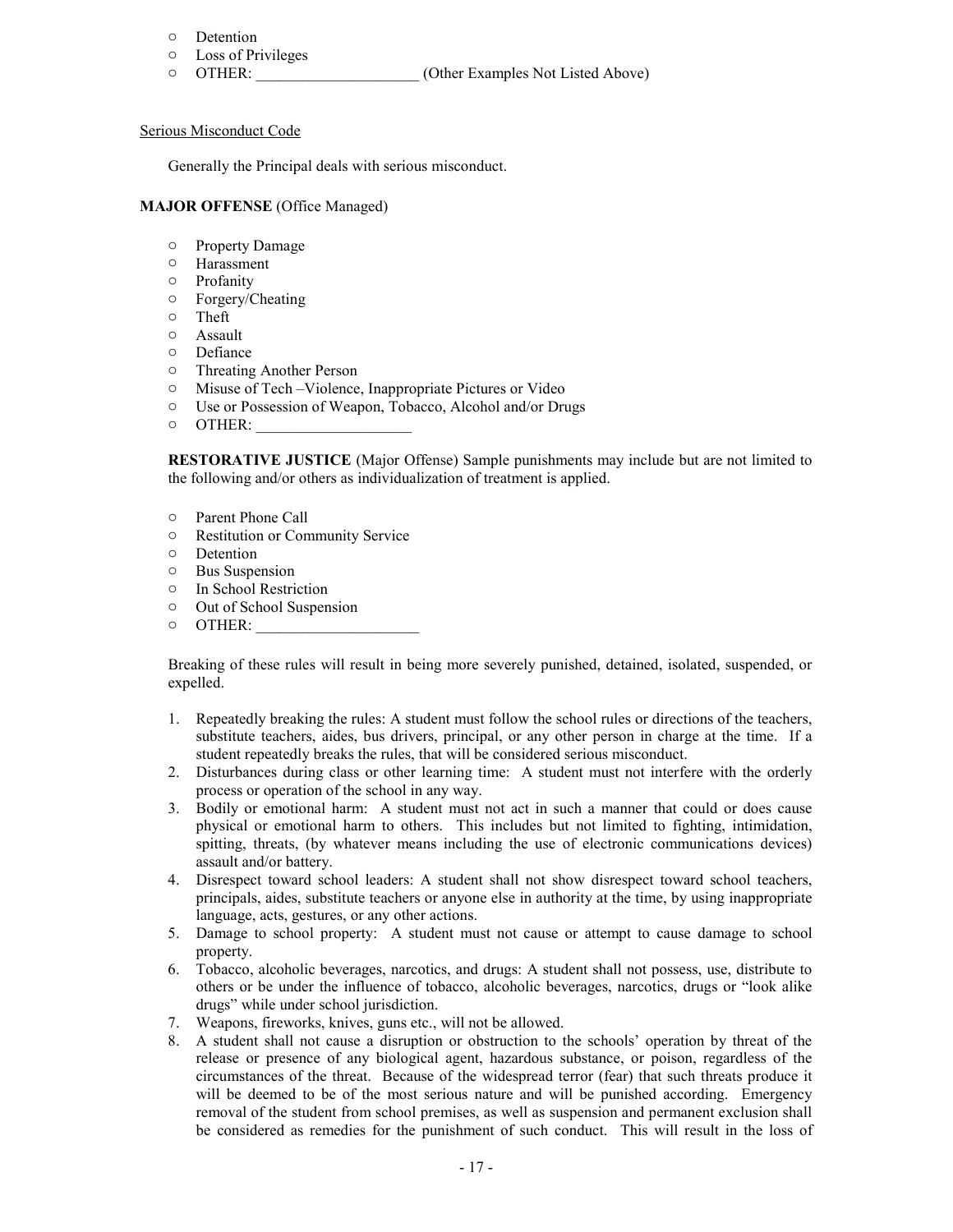participation in any extracurricular school activities as well as the loss of the right to be on any school premises.

9. Anti-Hazing: Hazing activities of any type including those activities engaged in via computer and/or electronic communications devices are inconsistent with the educational process and are prohibited at all times. No administrator or staff member shall encourage, permit, condone, or tolerate any hazing activities. No student, including leaders of student organizations, shall plan, encourage, or engage in any hazing.

Due Process: Students have the right to a hearing with the principal. If the student feels that he/she did not receive due process for a disciplinary assignment of an out-of-school suspension, an appeal may be made to the superintendent. (Appeals are for OSS only.)

#### **CONDUCT AT EXTRACURRICULAR EVENTS**

The following includes athletic events, band concerts, school plays, musicals, etc. Students attending Danbury extracurricular activities are not only representing Danbury School – They are Danbury School.

- 1. Students will show respect to others attending the event. Students will not engage in any behavior disruptive to others.
- 2. Students must recognize that different behaviors are expected at athletic events than at musicals or plays in the auditorium. They must respond accordingly.
- 3. Children are encouraged to attend high school events with adult supervision at the proper time.

#### **ANTI-BULLYING DEFINTION AND RULES**

Definition of bullying  $-A$  student is bullied when he or she is exposed, repeatedly and over time, to negative actions on the part of one or more other persons, and he or she has difficulty defending himself or herself.

This definition includes three important components:

- 1) Bullying is aggressive behavior that involves unwanted, negative actions.
- 2) Bullying involves a pattern of behavior repeated over time.
- 3) Bullying involves an imbalance of power or strength.

#### Rules:

- 1) We will not bullying others
- 2) We will help students who are bullied
- 3) We will include students who are left out
- 4) If we know that someone is being bullied, we will tell an adult at school and an adult at home.

## **TELEPHONE CALLS**

Students may use the office phone in case of emergency. Learning to organize materials and having them ready each morning is part of the learning process, therefore, we discourage calling for forgotten items. Teachers or students will not be called to the telephone while they are in class. A message will be left in the teacher's mailbox or on their voice mail system.

## **VACATIONS**

A vacation form obtained from the elementary office must be filed two weeks prior to the vacation date. The form must be filled out by the custodial parent or guardian and state the following:

- 1. The proposed educational value of the vacation.
- 2. Dates the student will be absent.

If vacation is granted, teachers will provide missing assignments after the trip – students will be responsible for completion of the assignments. *Four* excused but still non-legitimate vacation days may be permitted provided the student will not accumulate a total of 14 days absences. In addition, if